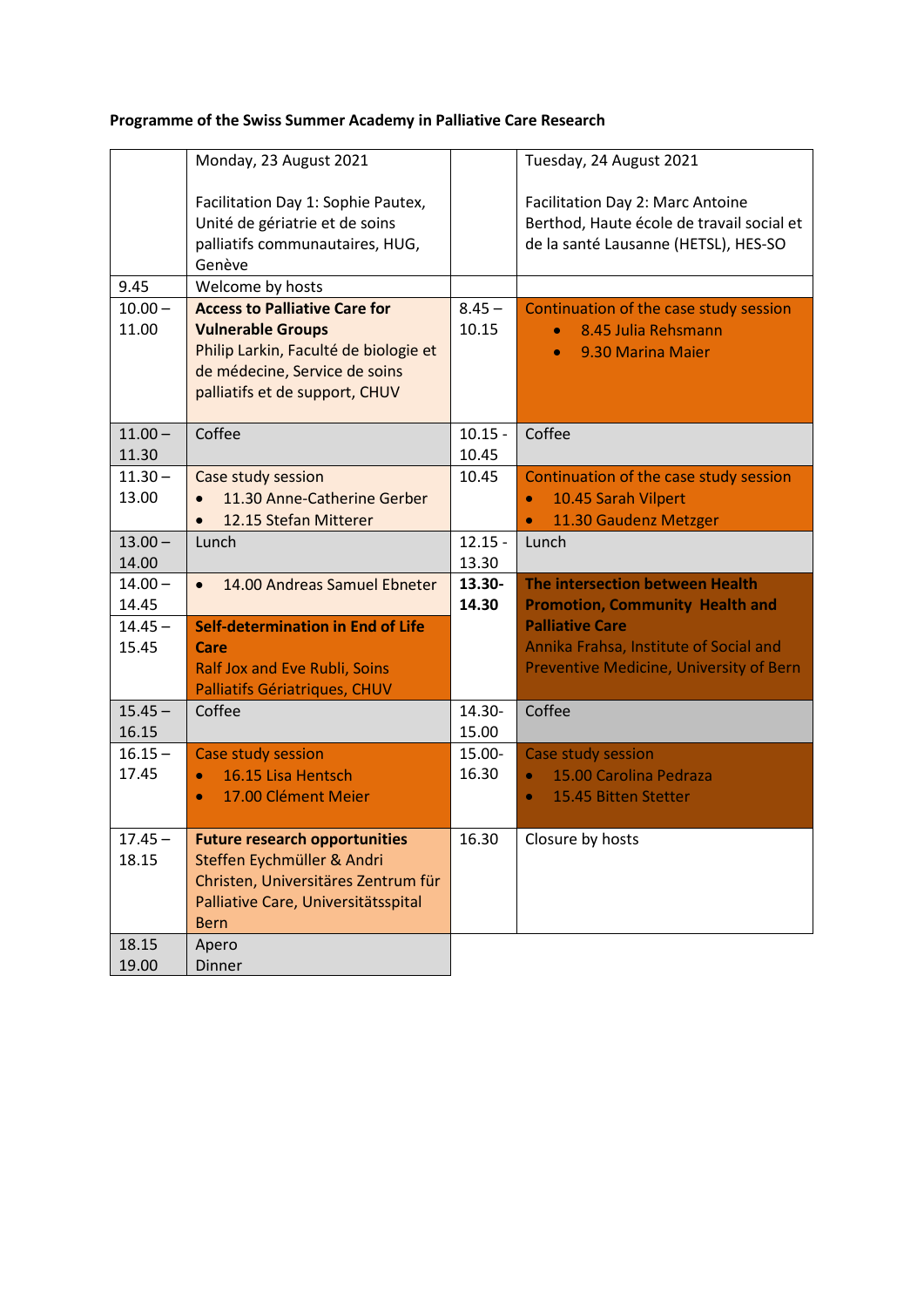# **Workshop Sessions**

## **Access to Palliative Care for Vulnerable Groups**

### **Anne-Catherine Gerber, MA RN**

*Institute of Nursing Science, University Basel* Specialised Paediatric PAlliativE CaRe: Assessing Clinical and Service outcomes in multi-site care settings using real world data (SPhAERA-CS)

### **Stefan Mitterer, MPhil HE**

*University of Basel, Department Public Health - Nursing Science* Specialised Paediatric PAlliativE CaRe: Assessing Economic and health system outcomes in a multisite context of various care settings (SPhAERA-E)

#### **Andreas Samuel Ebneter**

*University Centre for Palliative Care, Inselspital Bern* Epall – Digital health interventions in a relationship-based specialty: complementary of counterproductive?

# **Self-determination in End of Life Care**

#### **Lisa Hentsch**

*Department of Geriatrics and Rehabilitation, Geneva University Hospital* Interprofessional Systematic Intervention centred on Patient-Project in Acute Palliative Care Units: the InterSysProPal Trial

#### **Clément Meier**

*Faculty of Biology and Medicine at the University of Lausanne, Junior Researcher at the Faculty of Business and Economics (HEC) at the University of Lausanne* Association of health literacy with the approval and completion of advance directive among older adults in Switzerland

#### **Julia Rehsmann**

*Bern University of Applied Sciences, Department of Health Professions* Dealing with the unbearable: Deep sedation until death in specialized palliative care

#### **Marina Maier**

*University Centre for Palliative Care, Inselspital Bern* PROAKTIV: A nested qualitative study and Master-thesis

#### **Sarah Vilpert**

*Faculty of biology and medicine at the University of Lausanne, Swiss Centre of Expertise in the Social Sciences (FORS)*

Are beliefs towards and knowledge about the end of life determinants of advance directive completion? Evidence from a Swiss Population-based Study

#### **Gaudenz Metzger, M.A.**

#### *Zurich University of the Arts ZHdK*

From social photography on Facebook to religious communication via smartphone app - online practices of terminally ill people for coping with dying and death